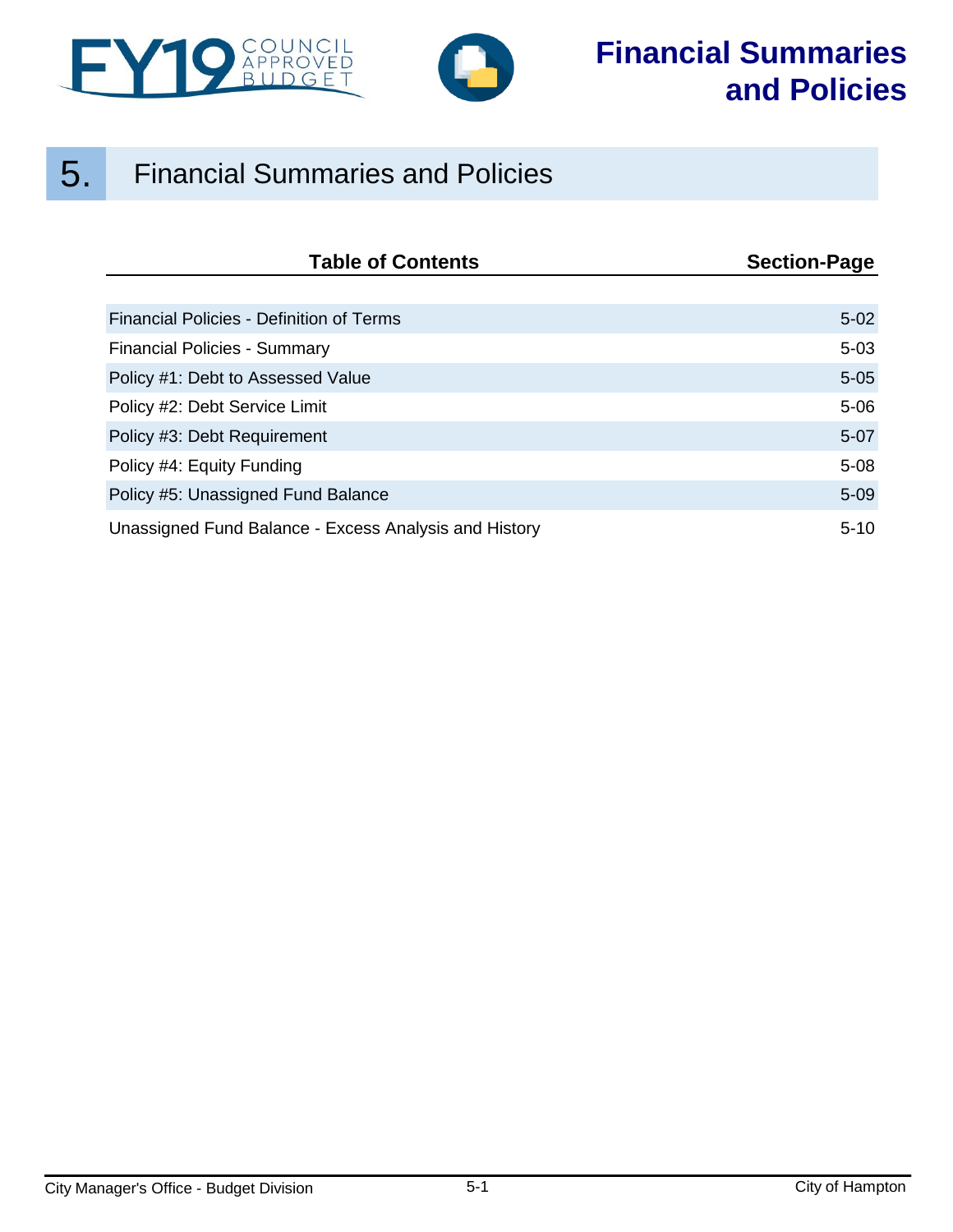<span id="page-1-0"></span>



# **Financial Policies ~ Definition of Terms**

- 1. **Annual Budget** ~ Total General Fund estimated revenues and appropriations.
- 2. **Assessed Value** ~ Refers to the assessed value of all taxable real estate within the geographic boundaries of the City of Hampton as of the most recent annual appraisal by the Assessor of Real Estate, with the exception of any amounts labeled estimates. Amounts included are based on the estimate prior to actual appraisal.
- 3. **Capital Expenditures** ~ Amounts appropriated to fund major capital improvements and economic development projects.
- 4. **CIP** ~ The Capital Improvement Plan (CIP) is a five-year expenditure plan that addresses the acquisition of property and equipment, new construction and other major improvements to existing public facilities. The first year of the CIP is incorporated into the Manager's Recommended Budget and the Council Approved Budget as the Capital Budget component for the respective fiscal year.
- 5. **Debt Service** ~ Payment of principal and interest related to all long-term debt according to a predetermined payment schedule.
- 6. **Local Revenues** ~ Total of all General Fund revenues, except for state revenues and federal aid.
- 7. **Net Bonded Debt** ~ The unpaid and outstanding General Obligation bonds of the City as of June 30.
- 8. **Total Estimated Revenues** ~ Total General Fund estimated revenues, not including state and federal revenues received exclusively for Hampton City School operations.
- 9. **Unassigned Fund Balance** ~ General Fund Balance and is net of reserves and other restricted or special purpose amounts (which is sometimes referred to as a Fund Balance available for appropriation).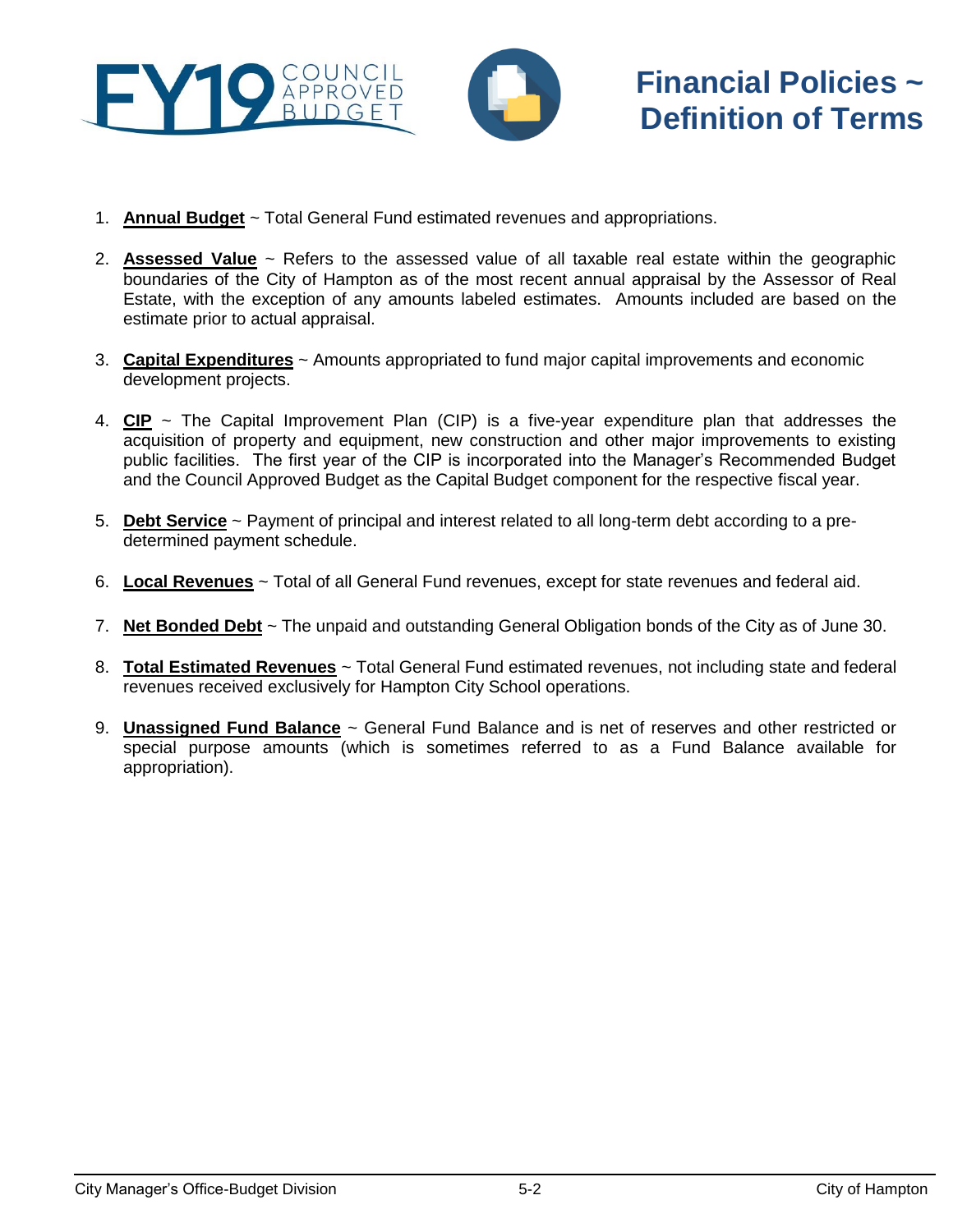<span id="page-2-0"></span>



### **General Fund**

The City Council adopted a set of financial parameters to guide future city expenditure patterns. These financial policies and their compliance with the Council Approved Budget (CAB) are outlined in this section.

#### **City Tax Revenue Guideline**

The Tax Revenue Guideline, approved by City Council on May 8, 2013, allows for the adjustment of the real estate tax rate in times of both real property assessment increases and decreases, and shall include other factors such as housing market conditions, personal income, population and cost of living. The Guideline provides for the real estate tax revenue growth (net of new construction), from one fiscal year to the next, limited to the equivalent percentage increase of an inflationary growth factor. The growth factor will be measured by either the consumer price index for urban dwellers (CPI-U) or resident income growth (RI) - whichever is greater in any given year. To the extent that budgetary needs require real estate revenues to grow faster than this factor, the City Manager and City Council shall clearly explain the driving force(s) so that residents may have a clear and concise understanding of the need to deviate from this financial guideline.

For fiscal year 2019, the total general fund revenues are expected to increase by about \$3.3 million or 0.71%. The revenues received specifically from general property taxes, however, are expected to increase by about \$3.4 million or 1.84%.

At a minimum, all revenues and fees should be examined each year to encourage diversity and less reliance on real property revenues during economic declines. To the extent that budgetary needs (new services, capital investments) require the real estate tax rate to be adjusted higher or lower than the factors identified in the guideline, the City Manager and City Council shall explicitly explain the budget driving factors causing this so that residents may have a concise and clear understanding of the need to deviate from this financial guideline.

#### **City Financial Policy**

In April 2007, the City Council amended its existing financial policies. The financial policies relate to general operating elements of the city. These policies are used as financial planning parameters during the annual budget process. The five (5) financial policies and the actual results are summarized below.

The FY19 CAB is in compliance with all five policies.

- 1. **Debt Limit Policy #1.** This policy is comprised of three guidelines as outlined below:
	- (a) General obligation debt shall **not exceed 3%** of the assessed value of all real estate within the city subject to taxation. The legal debt limit authorized by the Virginia State Statute limits bond issuing authority up to 10% of the assessed value. The FY19 estimated general obligation debt will total about \$244 million (or **2.3%**) of taxable real estate value (\$10,553,320,455), which is within the policy parameter.
	- (b) General Obligation bonded debt together with indirect debt, which includes certain revenue backed debt and subject-to-appropriation or moral obligation commitments, and debt of certain special purpose entities (i.e. Community Development Authority) shall **not exceed 4.5%,** i.e. \$534 million of the estimated FY19 assessed value of all real and personal property subject to taxation within the city. The current level of net direct/indirect/overlapping debt is about \$409.5 million of the assessed value of all taxable real and personal property, which is within the policy parameter.
	- (c) Debt of special purpose entities, such as community development authorities, shall **not exceed 1%** (i.e. about \$119 million) of the assessed value of all real and personal property subject to taxation within the city. The expected amount is \$94.6 million of the approximate FY19 assessed value of all taxable real and personal property, which is within the policy parameter.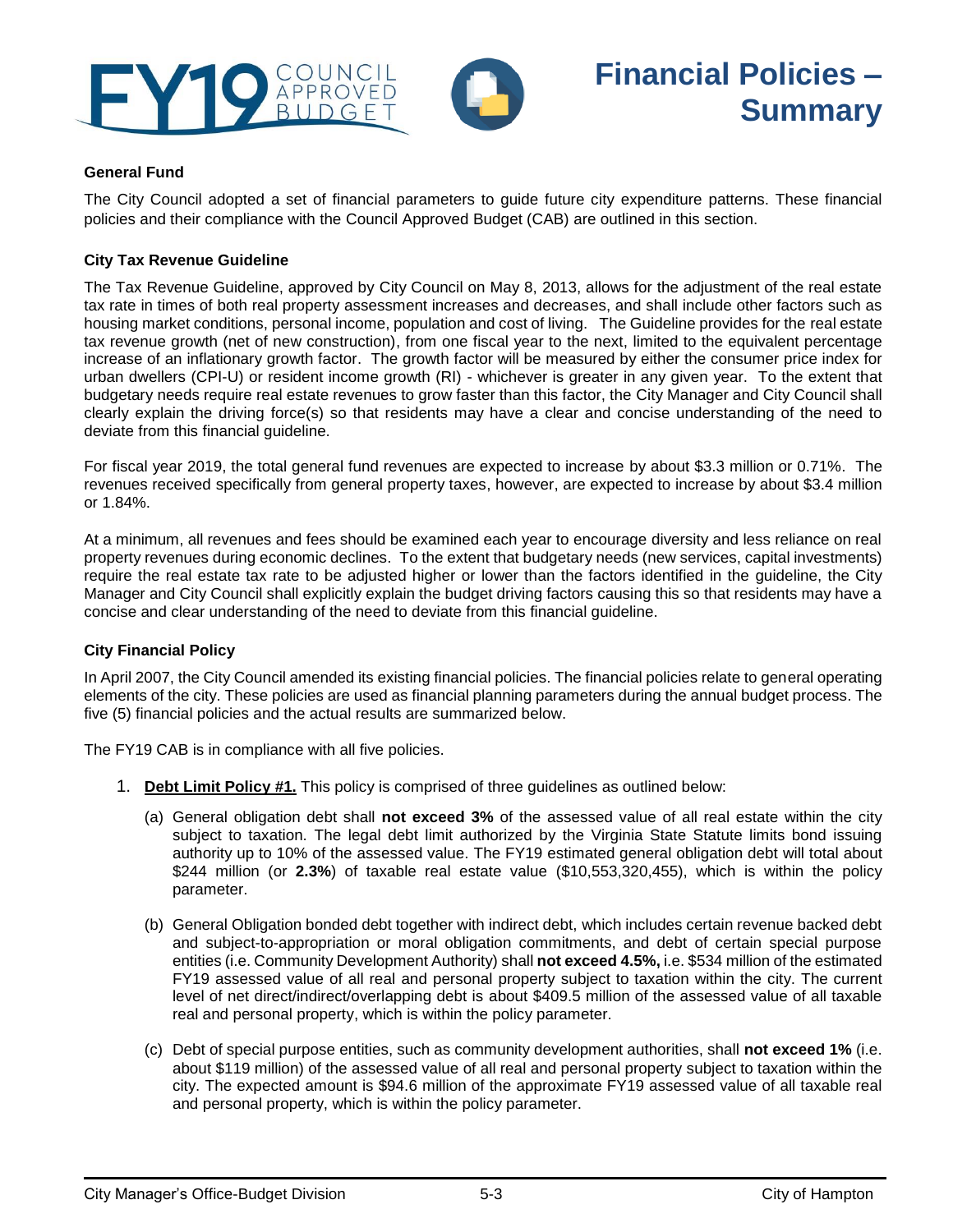



# **Financial Policies – Summary**

- 2. **Debt Service Limit Policy #2.** General obligation bonded debt and indirect debt shall **not exceed 10%** or \$48.1 million of the city's total General Fund, School Operating Fund and Convention Center Fund expenditures of which all are included in the city's total debt service. The total annual debt service cost equals \$40.6 million (or **8.4%)** of total expenditures, which is within the policy parameter.
- 3. **Debt Retirement Policy #3.** The city shall retire **at least 60%** of the principal balance of general bonded obligation debt within 10 years of the date the debt is issued. The city is on track to retire approximately \$203 million (or **84.2%**) of general bonded obligation debt within the next 10 years, which is within the policy parameter.
- 4. **Equity Funding Policy #4.** This policy is comprised of two guidelines as outlined below:
	- (a) A **minimum of 2% to 6%** of the estimated General Fund revenues, less School funding, shall be utilized for capital expenditures each year. For FY19, the percentage of General Fund revenues, less School funding, utilized for capital expenditures is **4.41%** (i.e. \$15.1 million), which is above the minimum.
	- (b) A **minimum of 10% to 15%** of the total capital improvement expenditures, over a rolling five-year period, shall be funded from General Fund revenues. For the five year period, FY19 through FY23, the city plans to use an estimated \$72.4 million of General Fund revenues on capital projects, which accounts for **25%** of the CIP's total five-year expenditure plan of \$289 million, substantially above the minimum.
- 5. **Unassigned Fund Balance Policy #5.** The city shall maintain an Unassigned Fund Balance equal to **at least 10%** of total General Fund revenues before transfers (plus the School Operating fund transfer). To the extent Unassigned Fund Balance falls below the policy, the shortfall shall be replenished over a threeyear period. For FY19, these estimated revenues are projected to total about \$465 million, so \$46.5 million (10%) is the minimum required balance. The Unassigned Fund Balance for FY19 is estimated to be \$49.7 million (or **11%**), which is within the policy parameter.

The FY19 budget is therefore in compliance with all five of the Financial Policy Guidelines.

### **CREDIT RATINGS**

The city's credit ratings are as follows: AA+ by Standard and Poor's, Aa1 by Moody's Investor Services and AA+ by Fitch Rating. A credit rating is a financial indicator to the public/investor as to the credit worthiness (quality) of a debt issue such as bonds. *See Debt Management Policies, for further details.*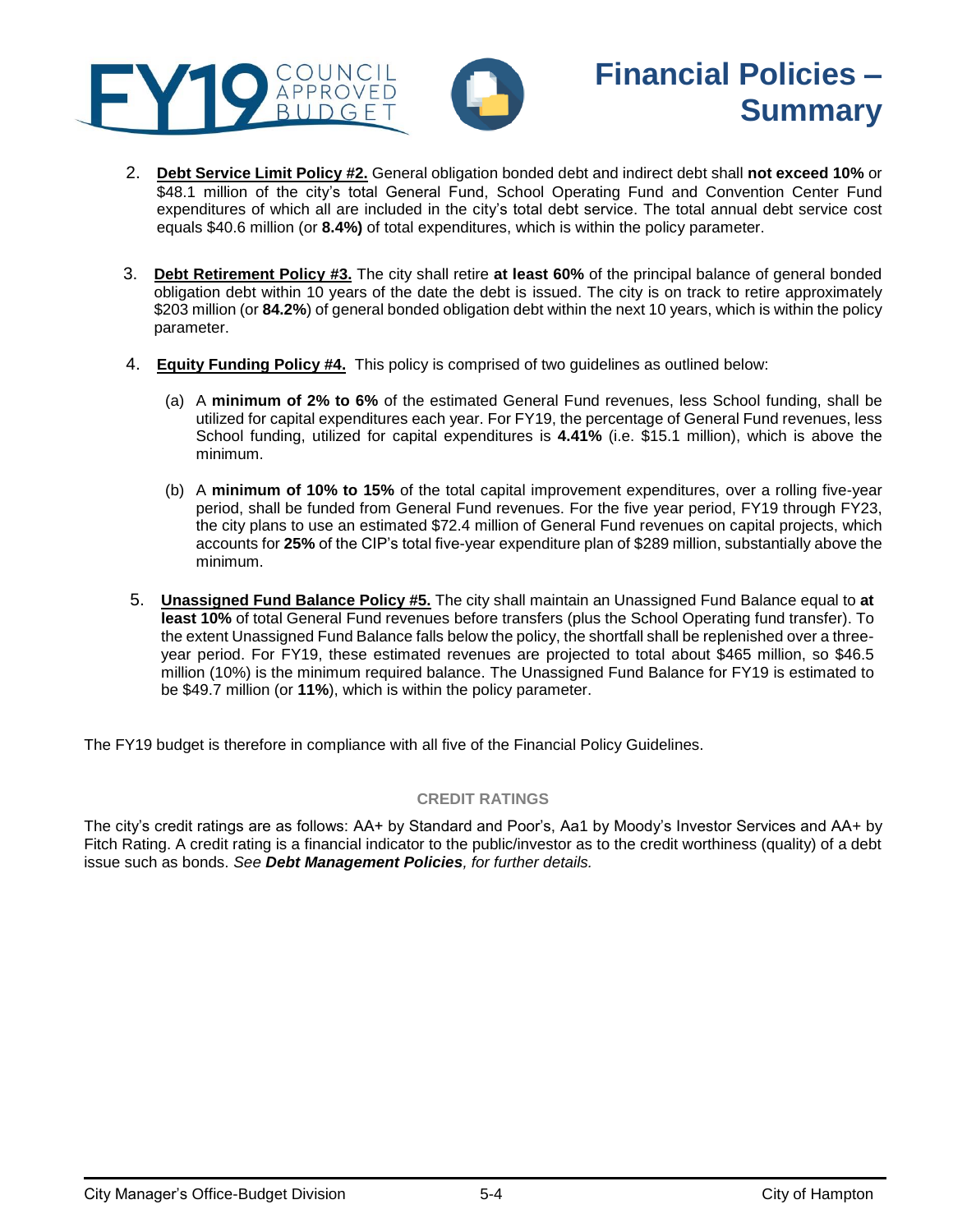## **Policy 1 - Debt to Assessed Value**

<span id="page-4-0"></span>

| Total Taxable Real Estate (RE) Assessed Value \$ 10,553,320,455 |  |
|-----------------------------------------------------------------|--|
| Total Personal Property Assessed Value \$ 1,322,657,352         |  |
| Total Taxable Valuation \$ 11,875,977,807                       |  |

| <b>POLICY 1-A</b><br>General Obligation (direct) bonded debt shall not exceed 3% of taxable real estate assessed valuation. |                     |
|-----------------------------------------------------------------------------------------------------------------------------|---------------------|
|                                                                                                                             |                     |
| 3% of Taxable Real Estate (RE) Valuation \$                                                                                 | 316,599,614         |
| Total General Obligation (GO) Debt (1) \$<br>% of GO Debt to Taxable RE Assessed Value                                      | 243,798,467<br>2.3% |
| In Compliance With Policy 1-A                                                                                               | <b>Yes</b>          |
| <b>POLICY 1-B</b>                                                                                                           |                     |
| Direct/Indirect/Overlapping debt to total taxable valuation shall not exceed 4.5%.                                          |                     |
| 4.5% of Total Taxable Valuation \$                                                                                          | 534,419,001         |
| Net Direct/Indirect/ Overlapping Debt (2) \$                                                                                | 409,520,467         |
| In Compliance With Policy 1-B                                                                                               | <b>Yes</b>          |
|                                                                                                                             |                     |
| <b>POLICY 1-C</b>                                                                                                           |                     |
| Overlapping debt shall not exceed 1% of total valuation.                                                                    |                     |
| 1% of Total Taxable Valuation \$                                                                                            | 118,759,778         |
| Overlapping Debt (3) \$                                                                                                     | 94,567,000          |
| In Compliance With Policy 1-C                                                                                               | <b>Yes</b>          |

(1) Net bonded debt outstanding includes existing and proposed general obligation bonds and general obligation notes payable less bonds funded with Steam Plant revenues.

(2) Net Direct/Indirect/Overlapping Debt includes existing and proposed general obligation bonds, general obligation notes payable, and Convention Center overlapping debt, less bonds funded with Steam Plant Revenues.

(3) Overlapping debt consists of H2O Peninsula Town Center CDA debt.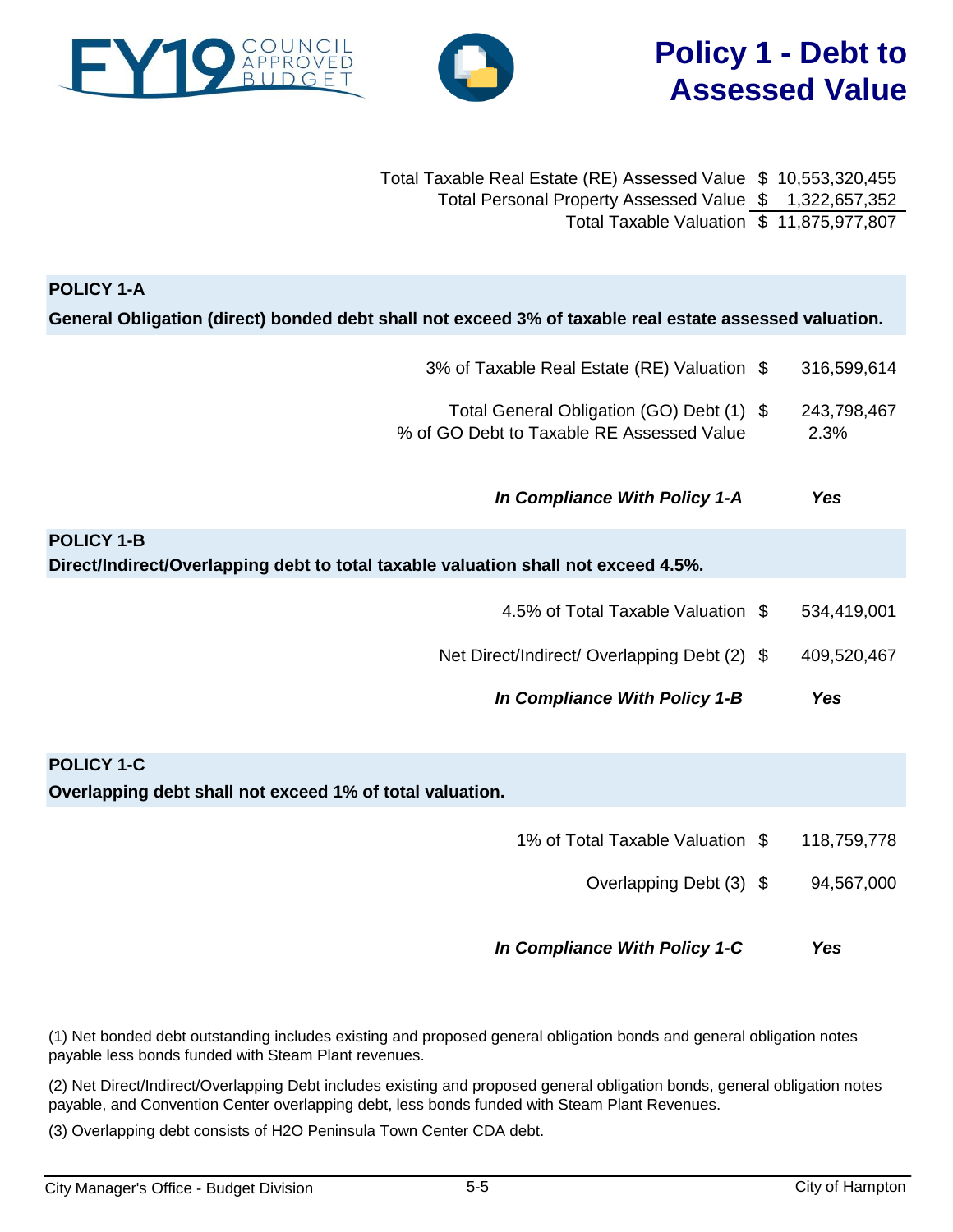<span id="page-5-0"></span>



### **POLICY 2**

**Debt Service (direct and indirect) shall not exceed 10% of total expenditures of General Fund plus expenditures of City's public school system.**

| <b>In Compliance With Policy 2</b>                     | Yes                       |
|--------------------------------------------------------|---------------------------|
| Debt Service as % of Total Expenditures                | 8.4%                      |
| Annual Debt Service Cost (DSC) (2) \$                  | 40,630,915                |
| Total Expenditures \$<br>10% Total Expenditures (1) \$ | 481,386,381<br>48,138,638 |

(1) Total expenditures includes School operating expenditures and Convention Center.

(2) Annual debt service cost includes debt service on all general obligation bonds and Convention Center.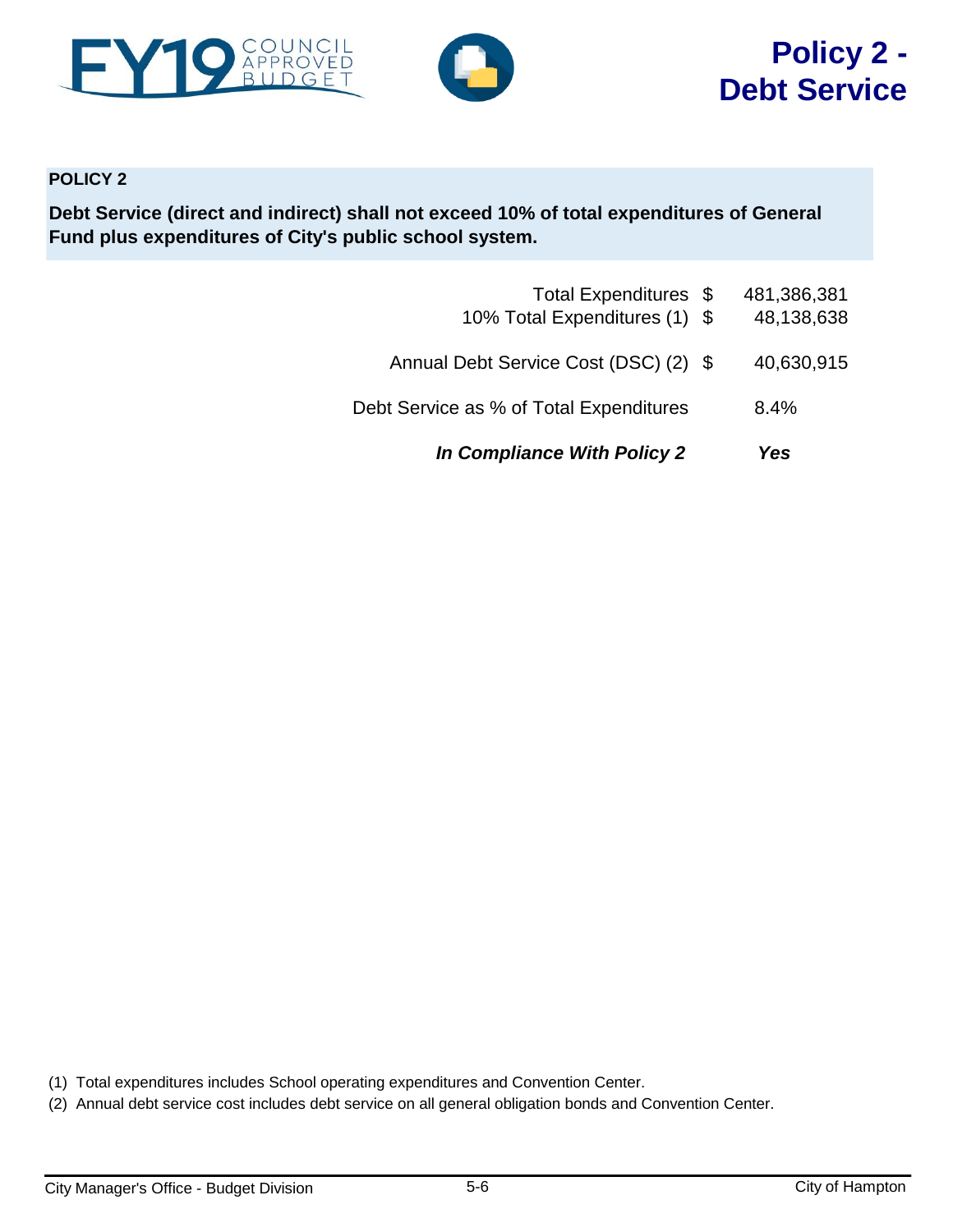<span id="page-6-0"></span>



# **Policy 3 - Debt Retirement**

### **POLICY 3 Ten year payout ratio shall not be less than 60% for General Obligation Indebtedness.**

- Total General Obligation Indebtedness \$ 241,291,091 Principal
	- Amount retired within 10 years \$ 203,138,025 Principal
		- 10 year payout ratio 84.2%
	- *In Compliance With Policy 3 Yes*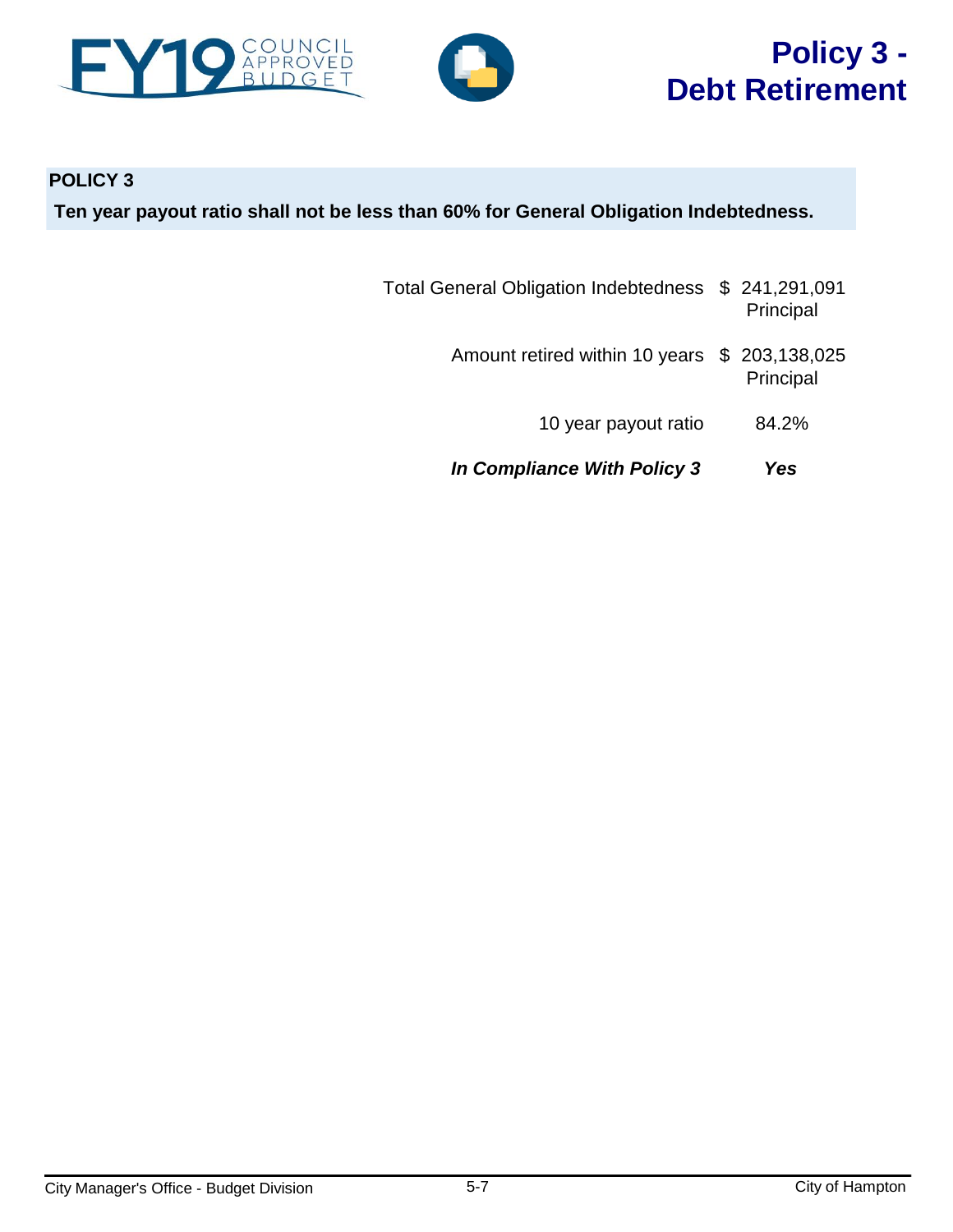<span id="page-7-0"></span>



# **Policy 4 - Equity Funding**

**POLICY 4-A**

**Minimum of 2% to 6% of General Fund revenues applied to capital projects each year.**

- Total General Fund Revenues \$ 471,165,931
- General Fund Revenues less Revenues for Schools \$ 342,902,674
	- 2% of General Fund Revenues (less Schools) \$ 6,858,053
	- 6% of General Fund Revenues (less Schools) \$ 20,574,160
	- General Fund Expenditures on Capital Projects \$ 15,128,732
		- *In Compliance With Policy 4-A Yes*

**POLICY 4-B**

**Minimum of 10% to 15% of total Capital Improvement Plan (CIP) over a rolling five-year period to be funded from General Fund revenues.**

Total FY19-23 General Fund Revenues for CIP \$ 72,374,112

*In Compliance With Policy 4-B Yes*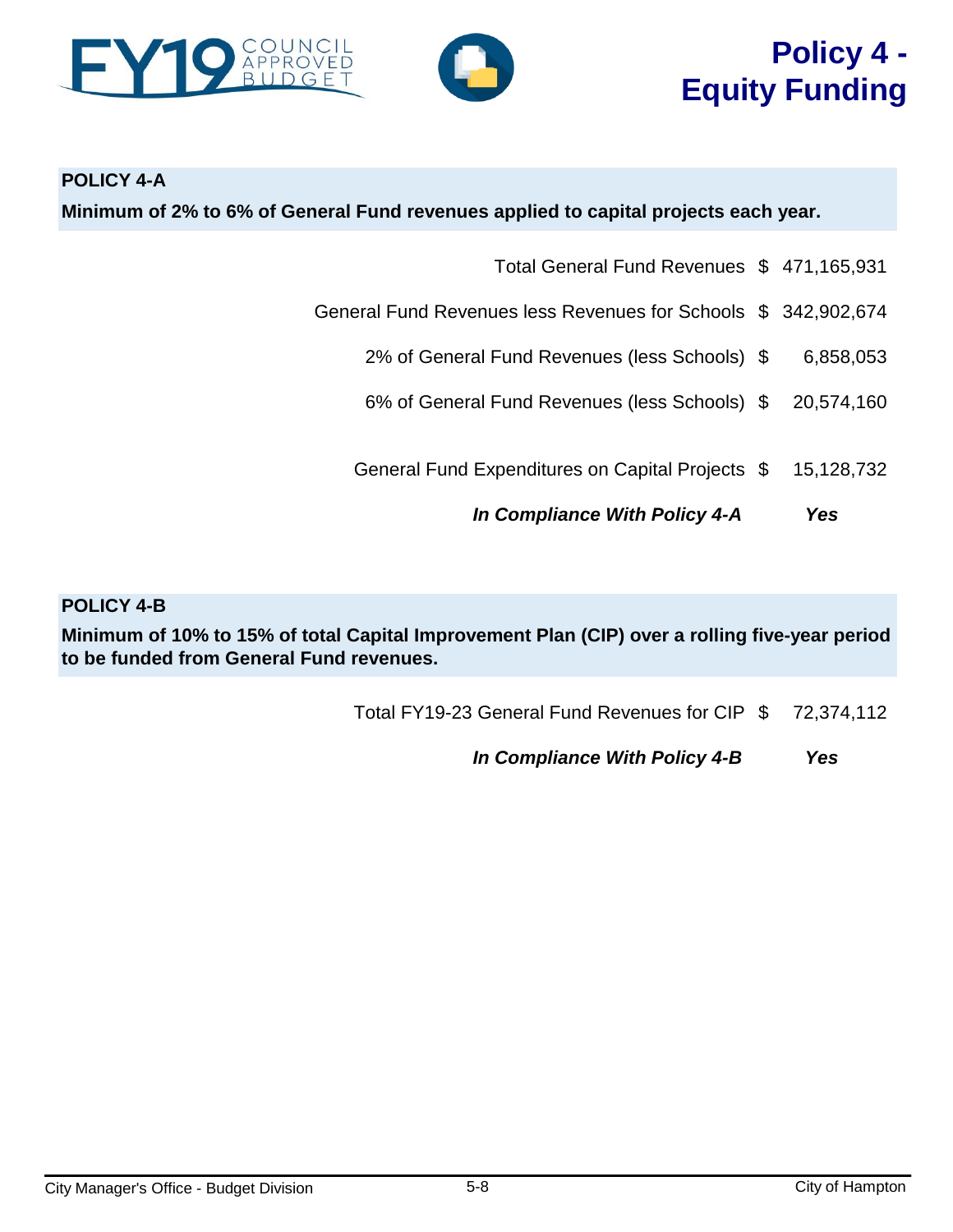<span id="page-8-0"></span>



### **POLICY 5**

**Unassigned Fund Balance shall be maintained at a level of not less than 10% of total revenues.**

**To the extent that the Unassigned Fund Balance is drawn upon, replenishment of such amount drawn shall occur over three years.**

- Total Revenues \$ 471,165,931
- Total Revenues Less Transfers \$ 464,926,418
- 10% of Total Revenues Less Transfers \$ 46,492,642
	- Unassigned Fund Balance (UFB) \$ 49,700,556
- UFB as % of Total Revenues Less Transfers 11%
	- *In Compliance With Policy 5 Yes*